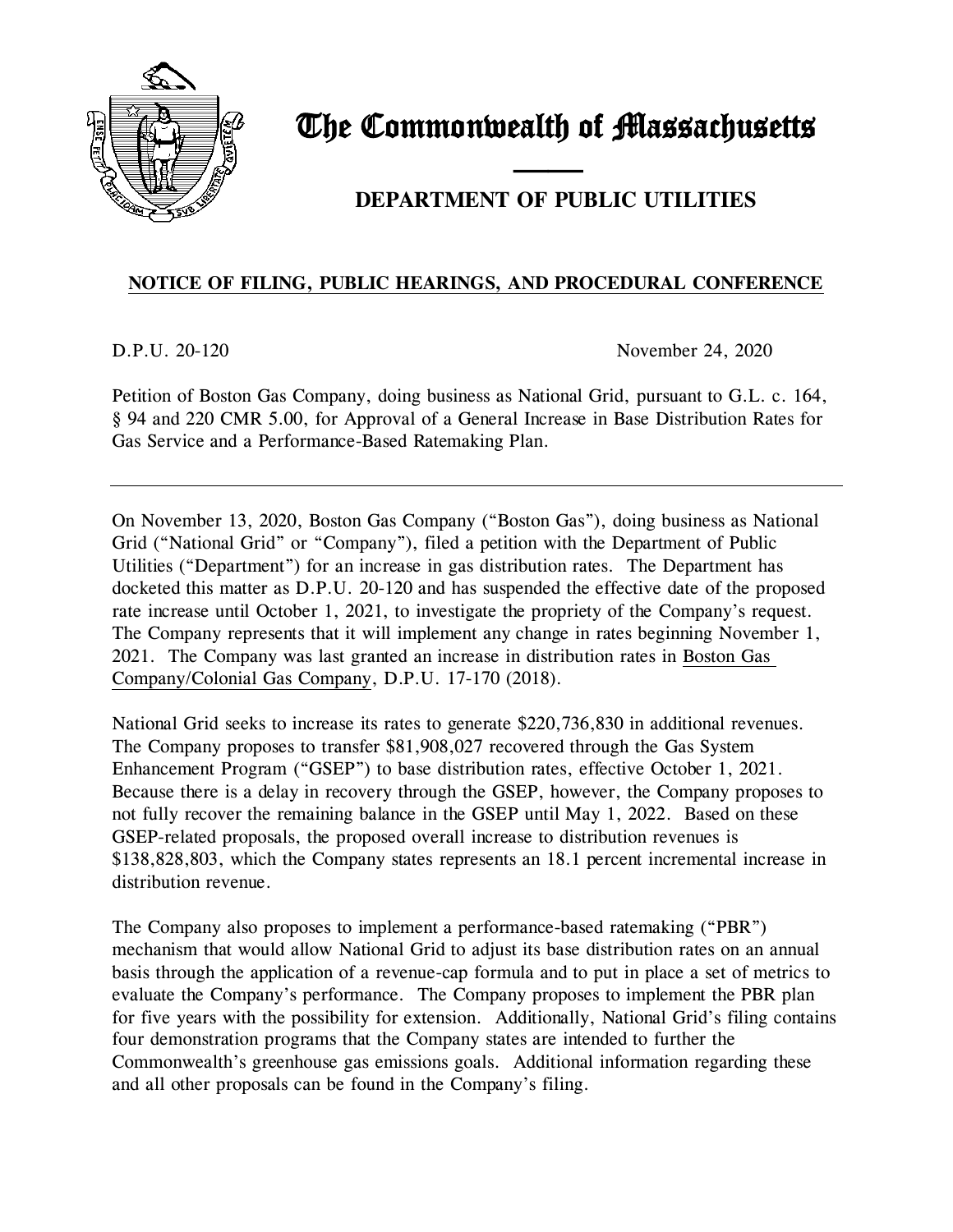In Boston Gas Company/Colonial Gas Company, D.P.U. 19-69 (2019), the Department approved the consolidation of Boston Gas and Colonial Gas Company ("Colonial Gas"). In the instant filing, National Grid proposes to combine the revenue requirement for the two companies, although Boston Gas and Colonial Gas will continue to maintain separate rates.

National Grid states that if its petition is approved as requested, the proposed revenue increase will have the following effects from November 1, 2021, through April 30, 2022:

#### For Boston Gas Customers, the Company states:

- a typical residential non-heating customer using 94 therms per year will experience an annual bill increase of \$16.55, or 6.2 percent;
- a typical residential heating customer using 871 therms per year will experience an annual bill increase of \$122.49, or nine percent; and
- Most commercial and industrial ("C&I") customers will experience annual increases in the range of one percent to 13.4 percent, depending on their rate classification and level of therm usage.

#### For Former Colonial Gas Customers, the Company states:

- a typical residential non-heating customer using 76 therms per year will experience an annual bill increase of \$30.39, or 14.4 percent;
- a typical residential heating customer using 795 therms per year will experience an annual bill increase of \$106.50, or 9.5 percent; and
- C&I customers will experience annual increases in the range of 8.6 percent to 39.8 percent, depending on their rate classification and level of therm usage.

The Company states that the estimated recovery of the remaining balance in the GSEP on May 1, 2022, would reduce the bill increases customers experience after the Company's proposed rates change on November 1, 2021, depending upon their rate classification and usage. In addition, bill impacts for C&I customers will vary depending upon their rate classification and level of usage. For specific impacts, please contact the Company as indicated below.

The Attorney General of the Commonwealth of Massachusetts ("Attorney General") has filed a notice of intervention in this matter pursuant to G.L. c. 12, § 11E. Further, pursuant to G.L. c. 12, § 11E(b), the Attorney General has filed a notice of retention of experts and consultants to assist in her investigation of the Company's filing, and has requested Department approval to spend up to \$550,000 in this regard. Pursuant to G.L. c. 12,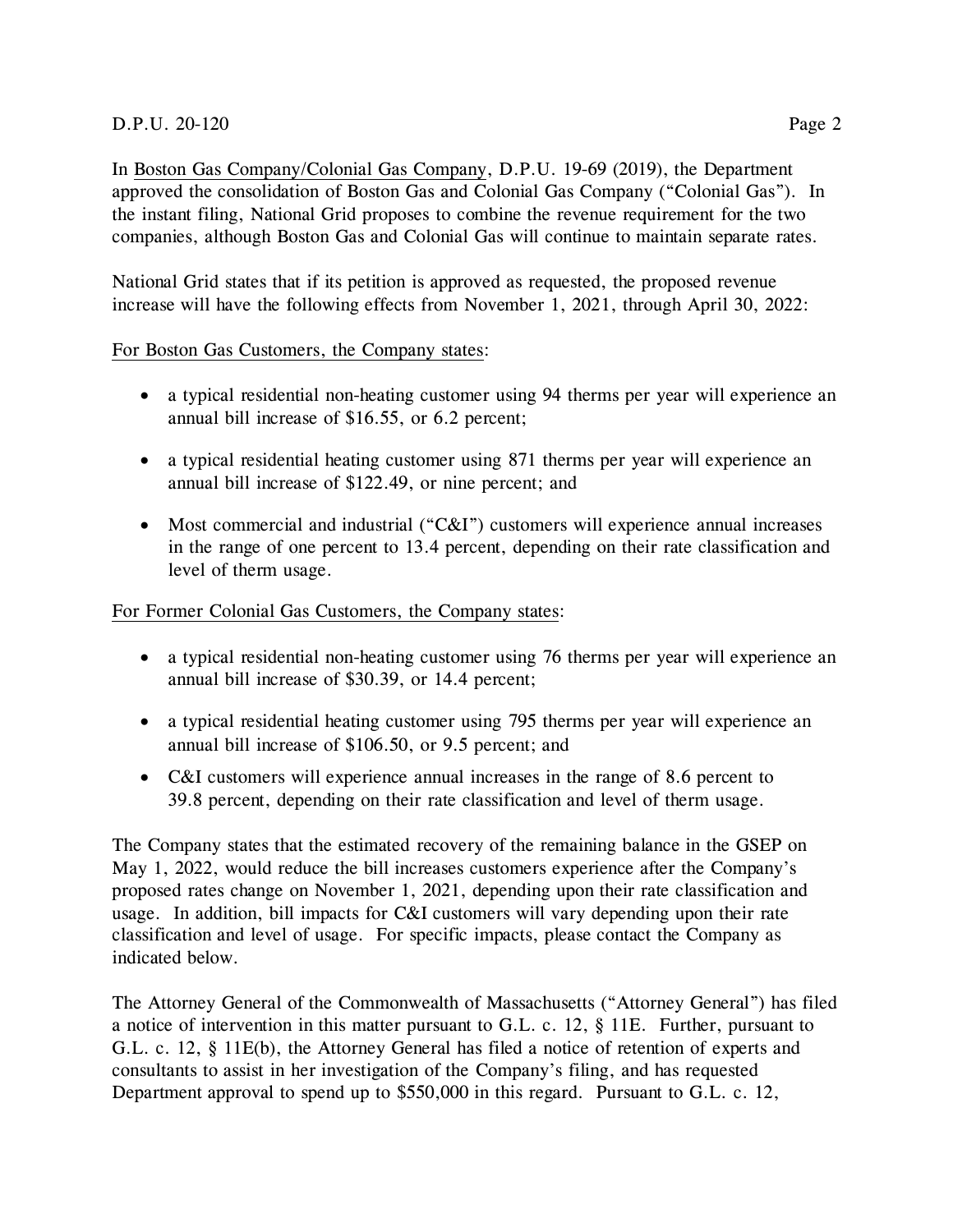#### D.P.U. 20-120 Page 3

§ 11E(b), the costs incurred by the Attorney General relative to her retention of experts and consultants may be recovered in the Company's rates.

Due to the COVID-19 state of emergency issued by Governor Baker on March 10, 2020, and certain ongoing restrictions and safety measures relating to in-person events, the Department will conduct two virtual public hearings to receive comments on the Company's petition. The Department will conduct the hearings using Zoom videoconferencing on **January 26, 2021, beginning at 6:00 p.m. and January 28, 2021, beginning at 10:00 a.m.** Attendees can join the January 26, 2021 hearing by entering the link, [https://zoom.us/j/98694278163,](https://zoom.us/j/98694278163) from a computer, smartphone, or tablet. Attendees can join the January 28, 2021 hearing by entering the link, [https://zoom.us/j/96160228604,](https://zoom.us/j/96160228604) from a computer, smartphone, or tablet.

When using the Zoom platform, you will be able to listen to the hearing in English or Spanish. To access interpretation services through Zoom during the hearing, click on the "Interpretation" button on the menu bar at the bottom of the Zoom application screen and select your language (e.g., English or Spanish).

For audio-only access to the hearings, attendees can dial in at **(**312) 626-6799 (not toll free) for the January 26, 2021 hearing and then enter the Webinar ID# 986 9427 8163. Attendees can dial the same number for the January 28, 2021 hearing and then enter the Webinar ID# 961 6022 8604.

If you anticipate providing comments via Zoom or via phone during the public hearings, please send an email by **January 22, 2021**, with your name, email address, and mailing address to [marc.tassone@mass.gov.](mailto:marc.tassone@mass.gov)

The Department also will accept written comments on the Company's petition. Any person interested in commenting on this matter may submit written comments no later than the close of business (5:00 p.m.) on **January 29, 2021**. At this time, all filings must be submitted only in electronic format in recognition of the difficulty that parties and the Department may have filing and receiving original copies because of the ongoing state of emergency (please see further filing instructions below).

Any person who desires to participate in the evidentiary phase of this proceeding shall file a petition for leave to intervene no later than 5:00 p.m. on **December 18, 2020**. A petition for leave to intervene must satisfy the timing and substantive requirements of 220 CMR 1.03. Receipt by the Department, not mailing, constitutes filing and determines whether a petition has been timely filed. A petition filed late may be disallowed as untimely, unless good cause is shown for waiver under 220 CMR 1.01(4). To be allowed, a petition under 220 CMR 1.03(1) must satisfy the standing requirements of G.L. c. 30A, § 10. All responses to petitions to intervene must be filed by the close of business (5:00 p.m.) on the second business day after the petition to intervene was filed.